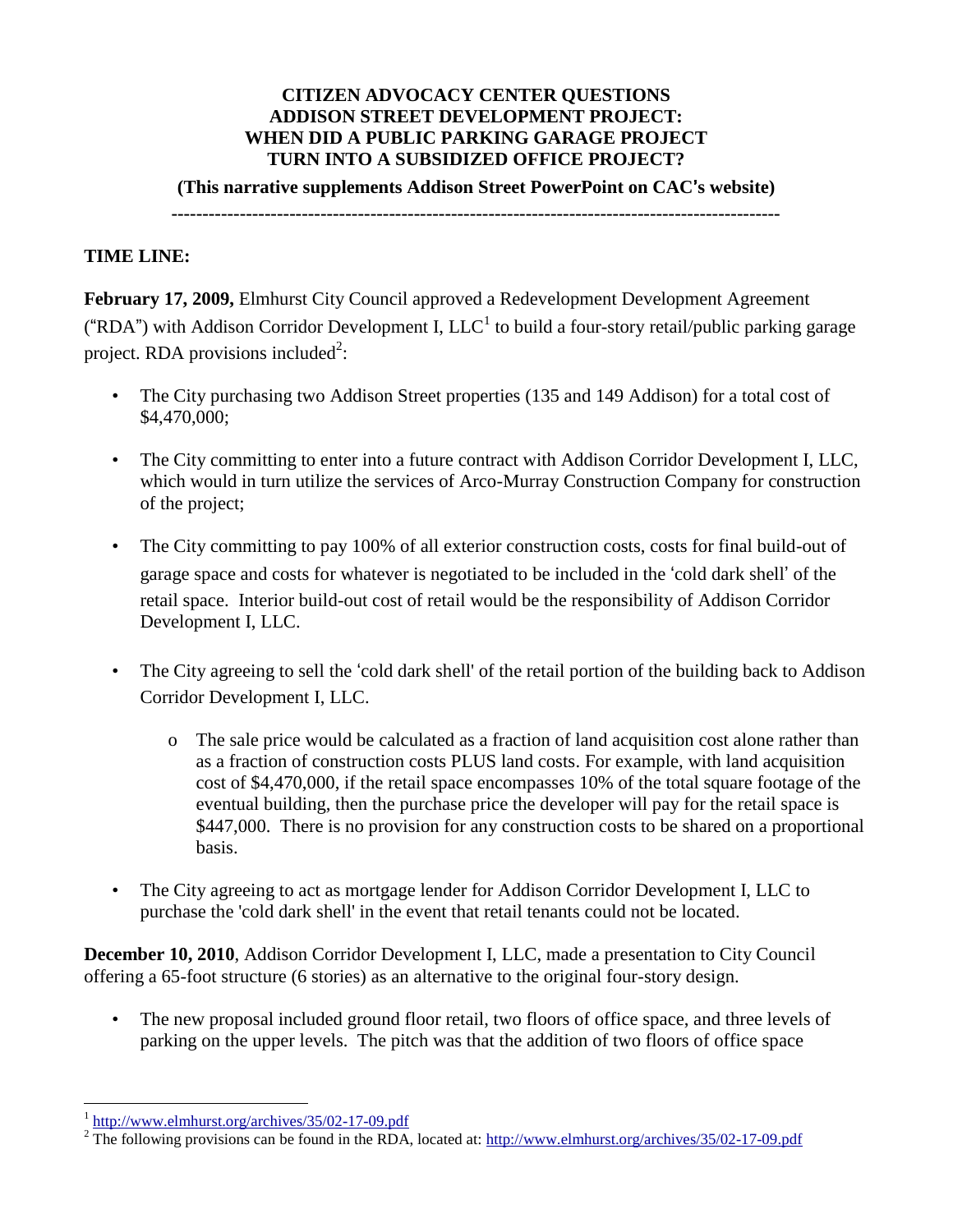would bring more economic development to Elmhurst because corporate users would spend dollars in town. In addition, a bigger project would equate to more parking:  $620$  spaces.<sup>3</sup>

**On March 5 and/or 19, 2012,** City Council discussed the project in executive session. The records remain confidential, however, reference to a March executive session discussion regarding the Addison Street project was disclosed in the September 10, 2012 closed session audio tapes recently released by the City.

• Surmised from released audio of closed session for September 10, 2012, the apparent closeddoor discussion in March included proposed purchase prices of office space by Addison Corridor Development I, LLC, with the price dependent on, among other things, whether the City would help Addison Corridor Development I, LLC finance the purchase. The two prices mentioned on the disclosed audio tapes were \$300,000 and \$600,000.<sup>4</sup>

**September 10 and September 17, 2012**, City Council again meets in executive session to discuss the project. Alderman Pezza files a complaint with Illinois Attorney General's office claiming the City Council discussed inappropriate issues related to the project in closed session. The Illinois Attorney General agrees and instructs that the City release the tapes. After considerable public protest, the City Council released the minutes and verbatim audio recordings.

## **Disclosures from the released closed session tapes indicate discussion of substantial changes: 5**

- $\Box$ The proposed occupant of the office space would be Arco-Murray Construction Company, the construction company retained to build the project.
	- Question: Why is the City building a new six-story building if apparently the only viable occupant is the developer? Why isn't the City just building the original smaller building?;
	- Question: Why is the City considering building new office space? City Consultant, Tracy Cross, was paid to research and give a presentation to the Elmhurst City Council about best options for development of Hahn Street. His report concluded that there is more than  $60,000$  sq. ft. of existing office inventory vacancy in the City Centre area alone.<sup>6</sup>
- There would be 120 specific parking spaces designated and reserved for office use (by Arco- $\Box$ Murray) on the second and third floors during business hours.
	- Question: If this option is exercised, that would reduce public parking to 500 spots during the day. If this is primarily a public parking garage project, why is the City considering designating prime parking for private use during daytime hours?

 $\overline{a}$ 

<sup>3</sup> http://www.elmhurst.org/DocumentCenter/Home/View/1324

<sup>4</sup> http://www.elmhurst.org/index.aspx?NID=1252

<sup>5</sup> The following items in this section can be listened to at http://www.elmhurst.org/index.aspx?NID=1252

<sup>&</sup>lt;sup>6</sup> [http://www.elmhurst.org/DocumentCenter/View/7711.](http://www.elmhurst.org/documentcenter/view/7711) Page 3.3 According to Accounts payable for 9/17/2012, the City paid Tracy cross \$4000, and on 2/28/2013, \$4270 totaling \$8,270.

[http://www.elmhurst.org/archives/35/AgendaPacket09172012.pdf,](http://www.elmhurst.org/archives/35/AgendaPacket09172012.pdf)

http://www.elmhurst.org/archives/35/AgendaPacket%2002192013.pdf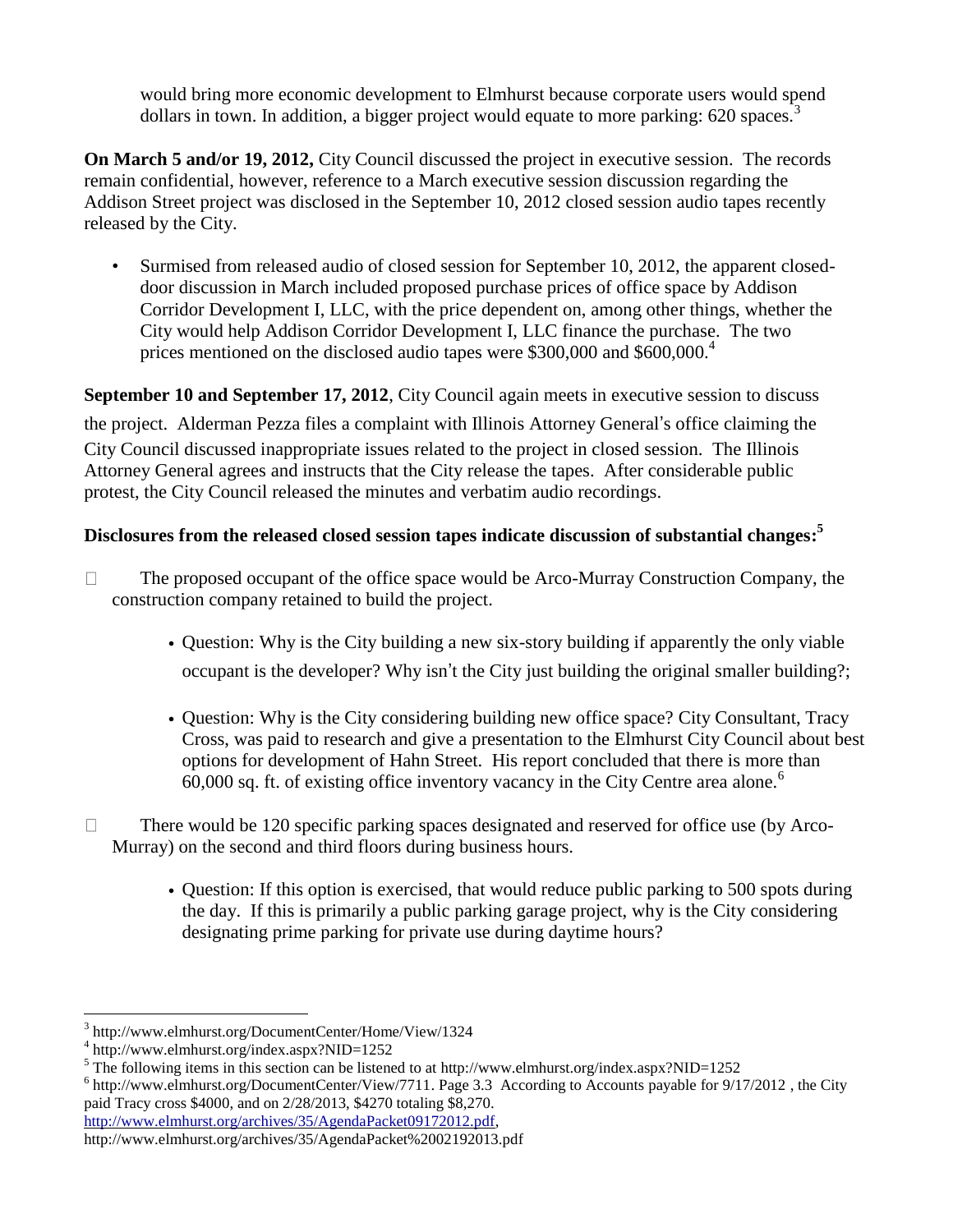- $\Box$ There would be an option to construct additional office space on the 4th floor. This construction would replace 42 parking spaces and would require an additional 38 designated reserved parking spaces.
	- Question: If this option is exercised, available daytime public parking would be reduced to 420 spaces, making LESS public parking available during the day for a 6-story structure vs. a 4-story structure. If this is primarily a public parking garage project, why is the City considering designating prime parking for private use during daytime hours?
	- In private development of office space, wouldn't construction of parking be the responsibility of the developer at its own cost? With the Larch garage, Metra paid \$2.5 million for a long-term lease of 125 parking spaces, which greatly reduced the City's construction costs per parking space. Is the City considering a similar arrangement now?
	- Question: How much on-street parking will be lost due to construction requirements of the new building, including zero yard setbacks and installation of a widened sidewalk?
- $\Box$  The Council discussed that it is anticipated that some areas of the ground floor retail space would be difficult to rent so it was proposed to convert those areas to office storage space.
	- Question: If it is anticipated that there will be difficulty in finding occupants for first floor retail, why is a larger structure under consideration?
- $\Box$  An updated price for the purchase of the potential office space by Addison Corridor Development I, LLC, was discussed. It was based on the estimated incremental cost to construct the additional two levels of the building and proportional square footage, working out to an estimated \$1,100,000 total for two floors of office space plus storage. It was discussed that the estimated cost to the City to build the two additional floors would be more than \$2,000,000.
	- Question: Why is the buy-back cost for office space calculated based only on a proportion of incremental costs rather than averaging out total construction costs?

#### **Based on the improper executive session discussions of September 2012 the City:**

- Instructed City staff to run the latest proposal by City consultant Kane McKenna regarding marketbased analysis and then continue to "negotiate a deal" with Addison Corridor Development I, LLC.
- Instructed City staff to inform Addison Corridor Development I, LLC that they should begin the required zoning process for conditional use and variations for the possible 65-foot structure.

**December 19, 2012,** Arco-Murray National Construction Company submitted an initial Conditional Use application to the Zoning Department, asking only for consideration regarding building height.<sup>7</sup>

**January 25, 2013,** public hearing cancelled due to realization that necessary variation requests had not been submitted.

 7 initial conditional use application 13P-01, dated December 19, 2012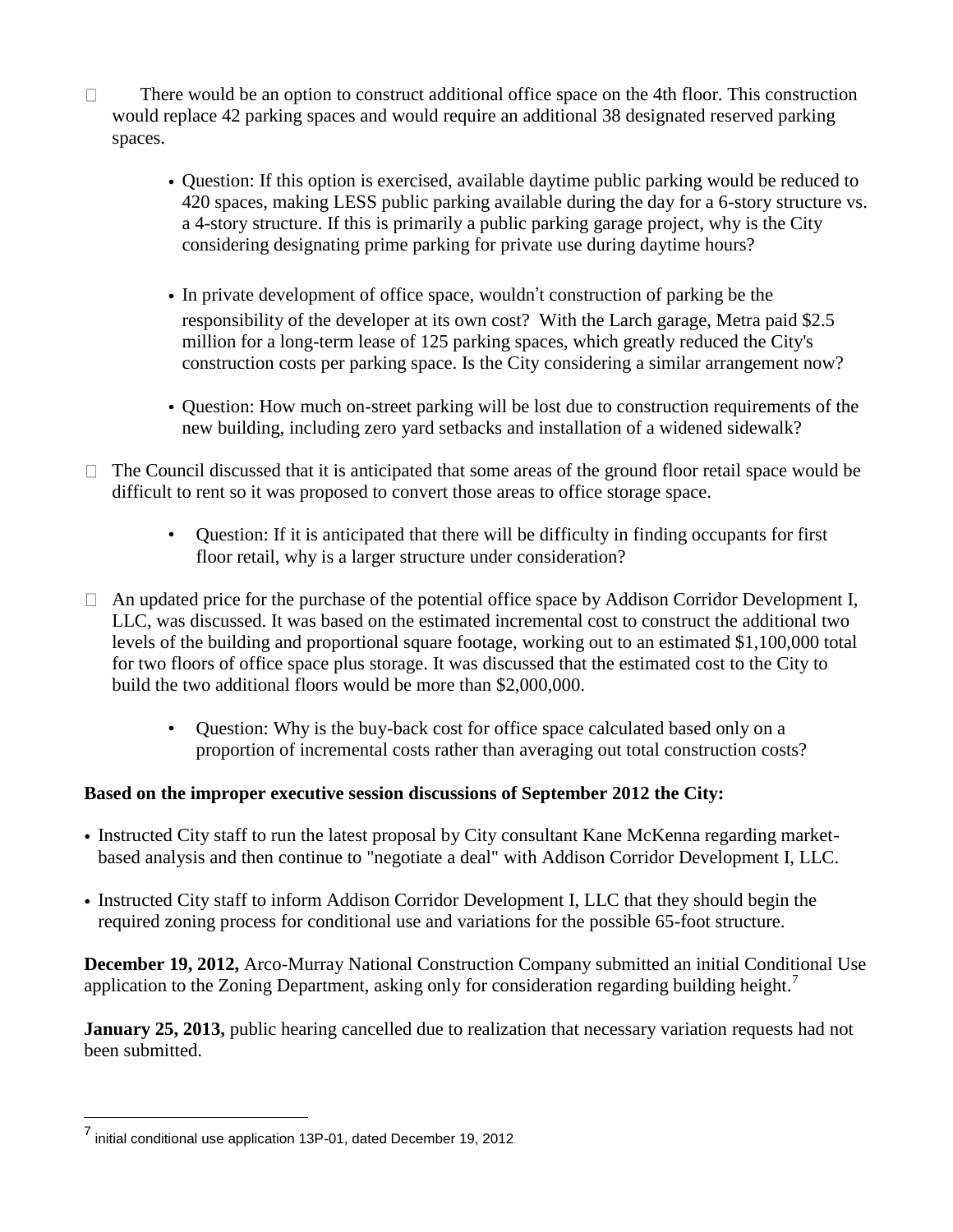**February 1, 2013,** Addison Corridor Development I, LLC, submitted a revised zoning application, adding requests for variations to allow zero yard setbacks.

**February 28, 2013**, public hearing begins before the Zoning Commission. Over three hours of testimony is given. Members of the public question numerous issues, including size, setbacks, office space, and if the developer is even the proper applicant given that this is a City project. Due to the extended testimony, the Hearing is continued until March 14, 2013.

**March 8, 2013** Arco-Murray National Construction Company requests a further continuance of the public hearing, to April 11, 2013, in order to "appropriately address the concerns conveyed during the February 28 hearing."

**April 11, 2013** Public Hearing continues before the Zoning Commission.

## Initial Project Proposal:



- **4 stories**
- **450 parking spaces**
- **Retail level: 1**
- **Parking levels: 2-4**

# Revised Project Proposal:



- **6 stories**
- **620 parking spaces**
- **Retail level: 1**
- **Office space levels: 2-3, ?4**
- **Parking levels: 5-6**

**(Source: http://www.elmhurst.org/DocumentCenter/Home/View/1324)**